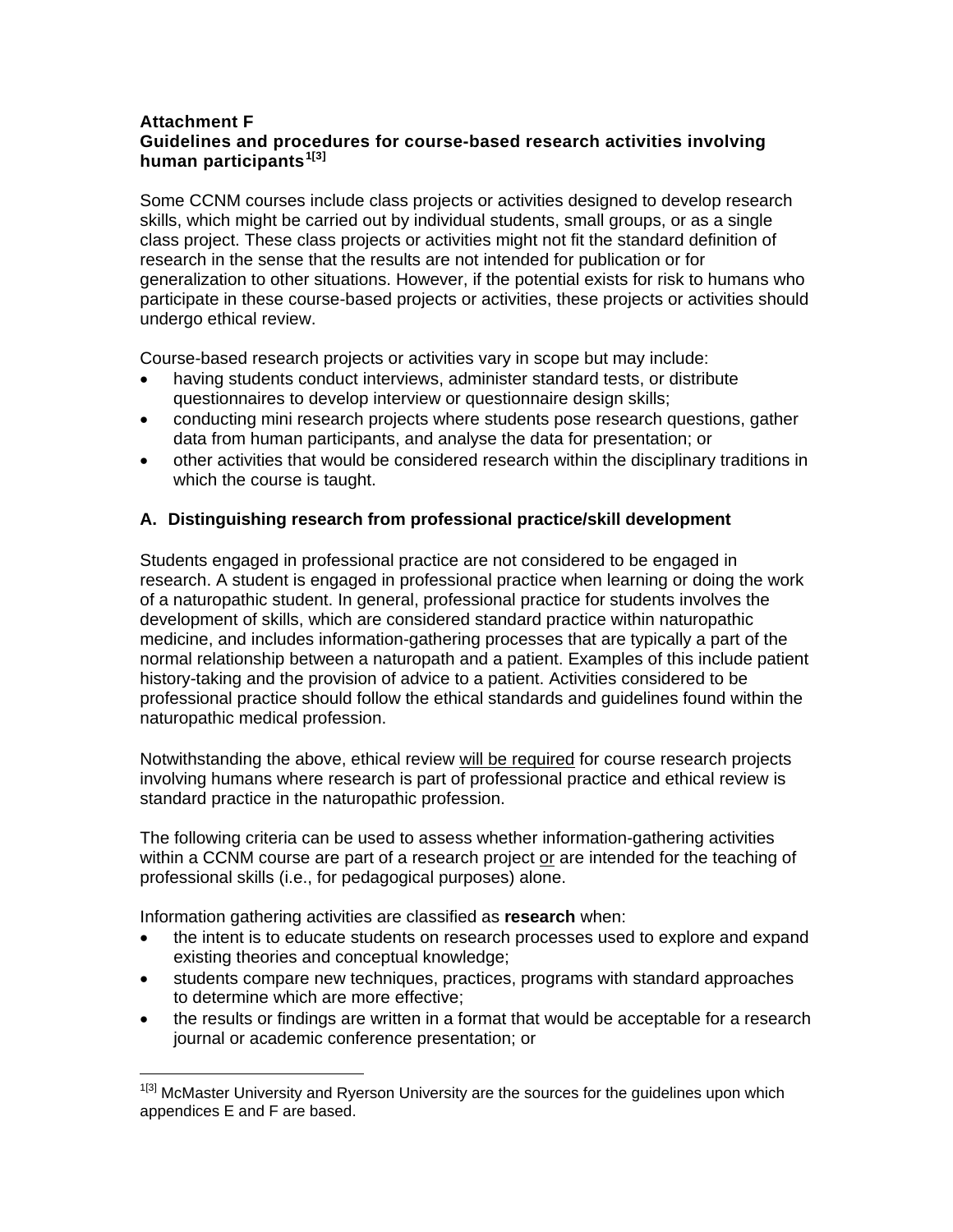• primary data is collected and organized for analysis and distribution or dissemination/publication.

Information gathering activities are classified as **professional development** and not research when:

- the intent is to use the information to provide advice, diagnosis, identification of appropriate interventions, or general advice for a patient;
- the intent is to develop skills which are considered standard practice within the naturopathic medical profession (e.g., observation, assessment, intervention, evaluation); or
- the information gathering processes are part of the normal relationship between the student and participants (e.g., naturopathic doctor and patient).

Instructors who are uncertain if their classroom project or activity falls within the category of research, according to the criteria outlined above, should contact the Research Department.

## **B. Criteria for student research**

If a class project falls under the definition of research described in section A above, the following guidelines and procedures may be applied.

Requests for approval of course-based research projects must comply with the following criteria.

- The research project must involve no more than minimal risk. The standard of minimal risk is defined as follows:
	- $\Box$  If potential participants can reasonably be expected to regard the probability and magnitude of possible harms implied by participation in the research to be no greater than those encountered by the subject in those aspects of his or her everyday life that relate to the research then the research can be regarded as within the range of minimal risk.
- The research participants must be drawn from the general adult population, capable of giving free and informed consent, and may not include vulnerable subjects such as children, persons who are not legally competent to consent, mentally incompetent persons, legal wards or the therapeutically dependent.
- The student project must not involve any personal, sensitive or incriminating topics or questions that could place participants or researchers at risk.
- The student project must not manipulate behaviour of participants beyond the range of "normal" classroom activity or daily life.
- The student project must not involve physically invasive contact with research participants.
- The student project must not involve deception.

If the class project falls under the definition of research described in section A above and any of the preceding criteria are not met, CCNM's **Research Ethics Board** must review the project or activity.